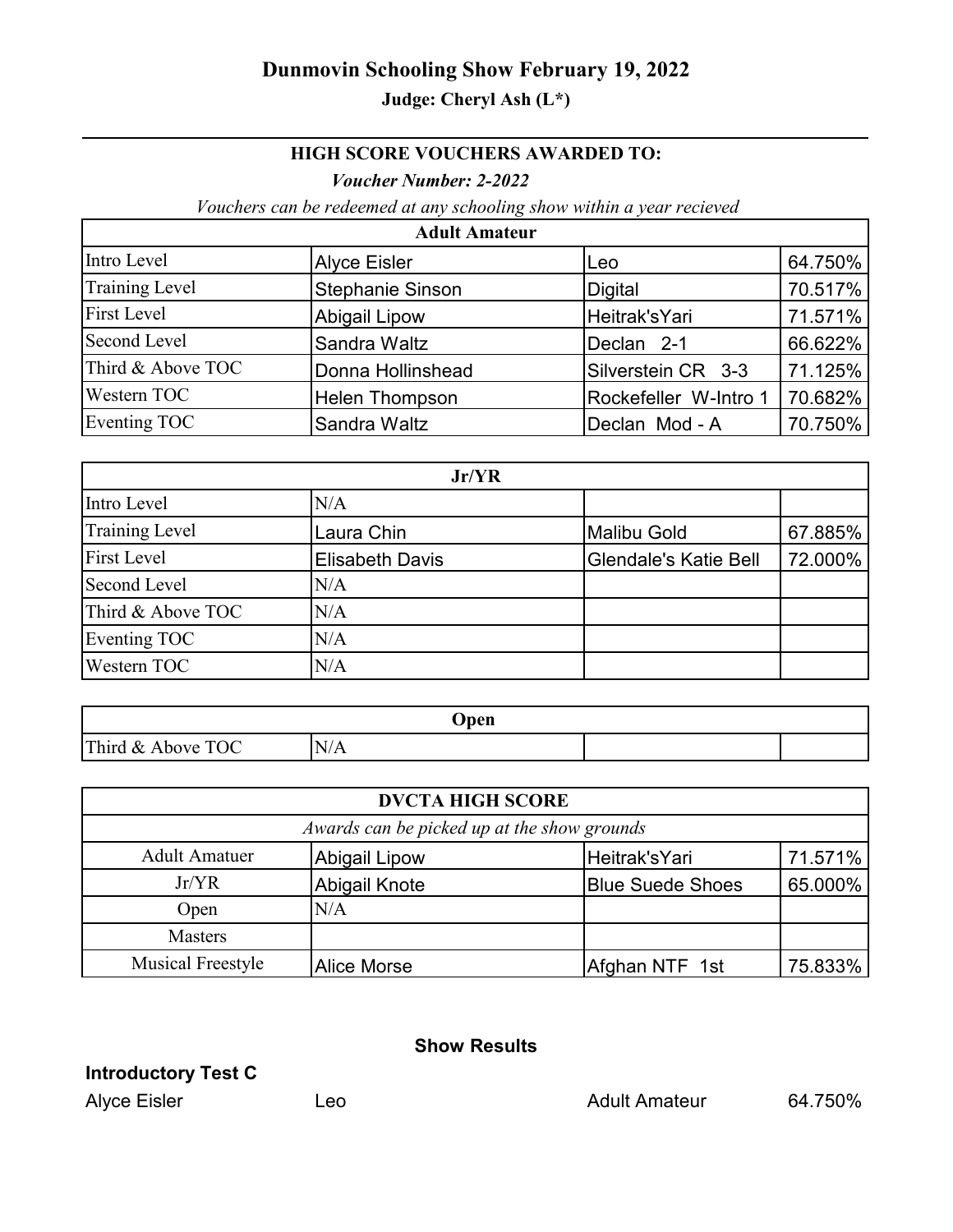# **Training Level Test 1**

| Jocelyn Kraenzle             | Fhestiva                     | Open                 | 75.192% |
|------------------------------|------------------------------|----------------------|---------|
| <b>Karen Reilly</b>          | Devon                        | Open                 | 71.938% |
| Laura Chin                   | <b>Malibu Gold</b>           | <b>JR/YR</b>         | 67.885% |
| <b>Annemarie Cochrane</b>    | Wisdom                       | <b>Adult Amateur</b> | 67.500% |
| <b>Stephanie Sinson</b>      | Digital                      | <b>Adult Amateur</b> | 66.538% |
| <b>Elisa Davis</b>           | <b>Briick Haus</b>           | <b>Adult Amateur</b> | 65.962% |
| Leigh Hurst                  | Wishes                       | <b>Adult Amateur</b> | 63.846% |
| Donna Murphy                 | Rosalind                     | <b>Adult Amateur</b> | 61.731% |
| <b>Alane Becket</b>          | En Pointe                    | <b>Adult Amateur</b> | 59.231% |
| Jessica Rexroth              | Fiona                        | <b>Adult Amateur</b> | 57.885% |
| <b>Training Level Test 2</b> |                              |                      |         |
| Jocelyn Kraenzle             | Fhestiva                     | Open                 | 79.483% |
| <b>Karen Reilly</b>          | Devon                        | Open                 | 78.621% |
| <b>Stephanie Sinson</b>      | Digital                      | <b>Adult Amateur</b> | 70.517% |
| <b>Elisa Davis</b>           | <b>Briick Haus</b>           | <b>Adult Amateur</b> | 68.621% |
| Nicole Ligon                 | Leo                          | Open                 | 68.621% |
| <b>Alane Becket</b>          | En Pointe                    | <b>Adult Amateur</b> | 66.552% |
| Emma Chin                    | <b>Malibu Gold</b>           | <b>JR/YR</b>         | 66.034% |
| <b>Abigail Knote</b>         | <b>Blue Suede Shoes</b>      | <b>JR/YR</b>         | 64.828% |
| Donna Murphy                 | Rosalind                     | <b>Adult Amateur</b> | 62.069% |
| Jessica Rexroth              | Fiona                        | <b>Adult Amateur</b> | 56.379% |
| <b>Training Level Test 3</b> |                              |                      |         |
| Annemarie Cochrane           | Wisdom                       | <b>Adult Amateur</b> | 67.414% |
| Abigail Knote                | <b>Blue Suede Shoes</b>      | JR/YR                | 65.000% |
| <b>First Level Test 1</b>    |                              |                      |         |
| Jocelyn Kraenzle             | Shterling                    | Open                 | 80.690% |
| <b>Elisabeth Davis</b>       | Glendale's Katie Bell        | <b>JR/YR</b>         | 67.759% |
| <b>First Level Test 2</b>    |                              |                      |         |
| Jocelyn Kraenzle             | Shterling                    | Open                 | 81.286% |
| <b>Elisabeth Davis</b>       | <b>Glendale's Katie Bell</b> | <b>JR/YR</b>         | 72.000% |
| <b>Abigail Lipow</b>         | Heitrak'sYari                | <b>Adult Amateur</b> | 71.571% |
| <b>Tyra Wiegers</b>          | Fox Ridge Zeva               | <b>Adult Amateur</b> | 67.857% |
| <b>Alice Morse</b>           | Afghan NTF                   | <b>Adult Amateur</b> | 65.714% |